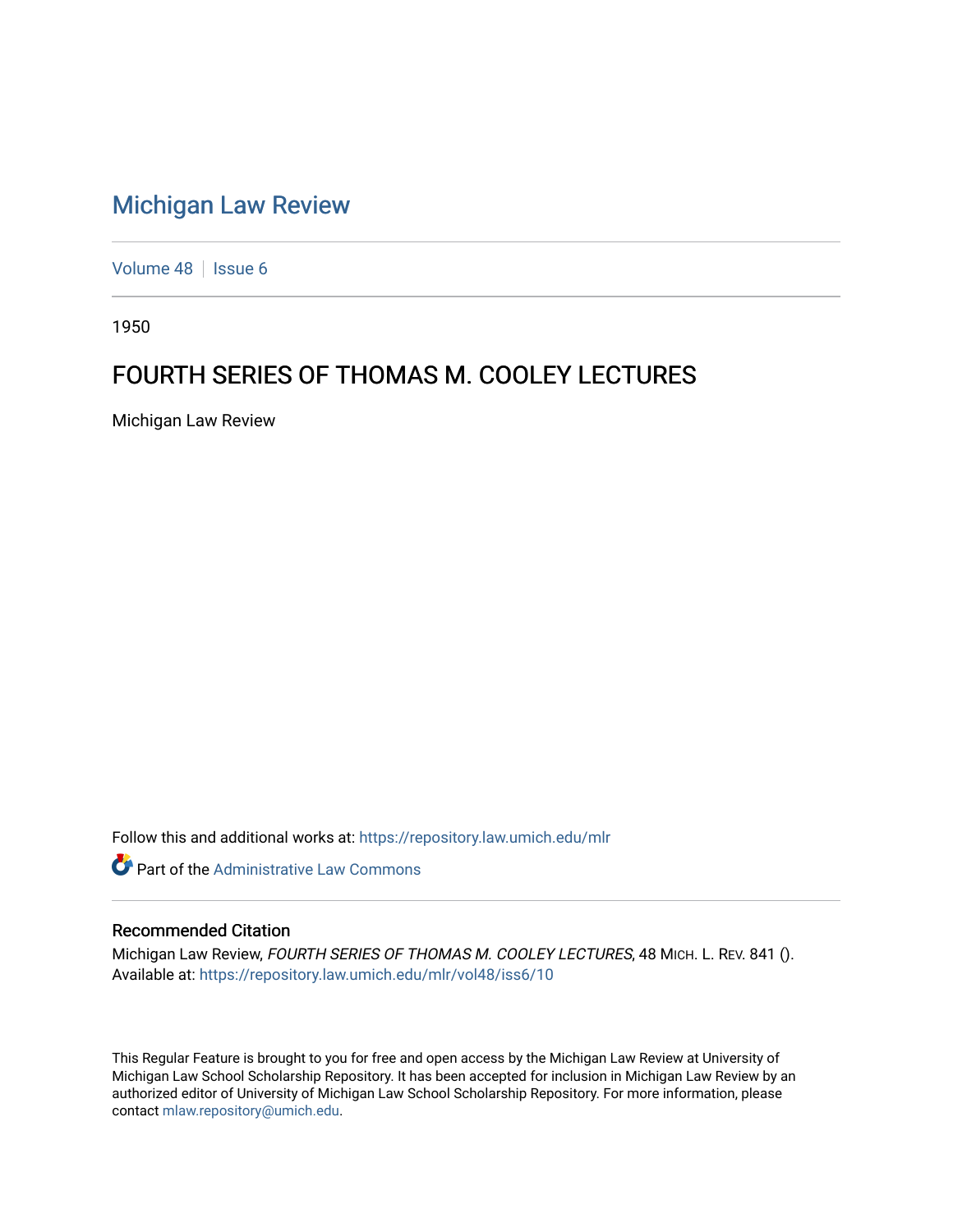841

## FOURTH SERIES OF **THOMAS** M. COOLEY **LECTURES**

The fourth series of Thomas M. Cooley Lectures will be given **by E.** Blythe Stason, Dean of the University of Michigan Law School, on April 24 to 28, inclusive, at 4:15 P.M. in Room 150 of Hutchins Hall, the University of Michigan. The first series of Cooley Lectures was given by Professor Henry Rottschaefer of the University of Minnesota, the second series by Professor Burke Shartel of the University of Mich